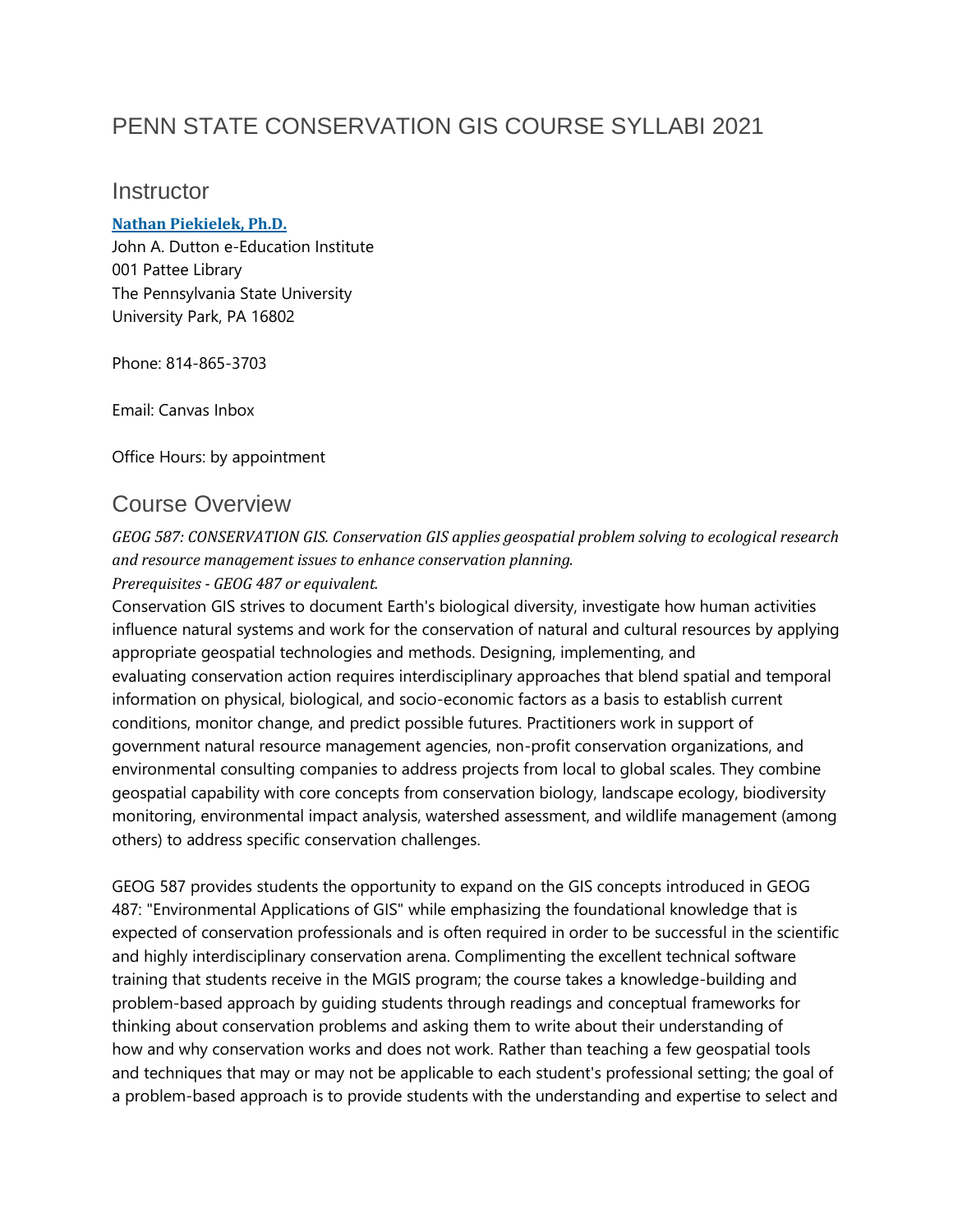communicate the justification for selecting specific geospatial tools and datasets in their future work. Unlike in the past, today we are fortunate that there is a geospatial tool or algorithm to do just about any spatial operation -- the challenge is in selecting one and communicating with others how and why it works. In completing a final project students are given the opportunity to select a specific geospatial dataset, software, tool or method to learn (along with the instructor's support) that is most applicable to their current and/or future career goals. The student's ability to synthesize information and use the written word to describe their reasoning and decision process will in large part dictate their success in this course.

### Course Objectives Overview

Students who successfully complete this course will be prepared to:

- define and describe Conservation GIS and the interdisciplinary process of identifying conservation targets
- discuss the history and evolution of contemporary global strategies for environmental/biodiversity conservation
- understand and apply the theoretical scientific concepts that inform conservation action today
- describe and contribute a spatial perspective to natural resource planning and management
- understand and use technical terminology correctly related to conservation, climate change and human dimensions of natural resources
- design and complete a geospatial conservation project from question/objective development to the communication of results in the form of effective technical writing and the generation of supporting figures and graphics

# Required Course Materials

To take this course, you need to have the required course materials listed below. All (other) materials needed for this course are presented online through our course website and in Canvas. To access the online materials, you need to have an active Penn State Access Account user ID and password (used to access the on-line course resources). If you have any questions about obtaining or activating your Penn State Access Account, please contact the Outreach Helpdesk. They can be reached at 1-800- 252-3592 in the US or internationally at 814-865-5403 (country code 001). You may reach them by email at [psuwd@psu.edu\(link](mailto:psuwd@psu.edu) sends e-mail) (link sends e-mail).

Currently, there are no required textbooks for this course. For each lesson, you will be directed to a set of required readings that are on library reserve.